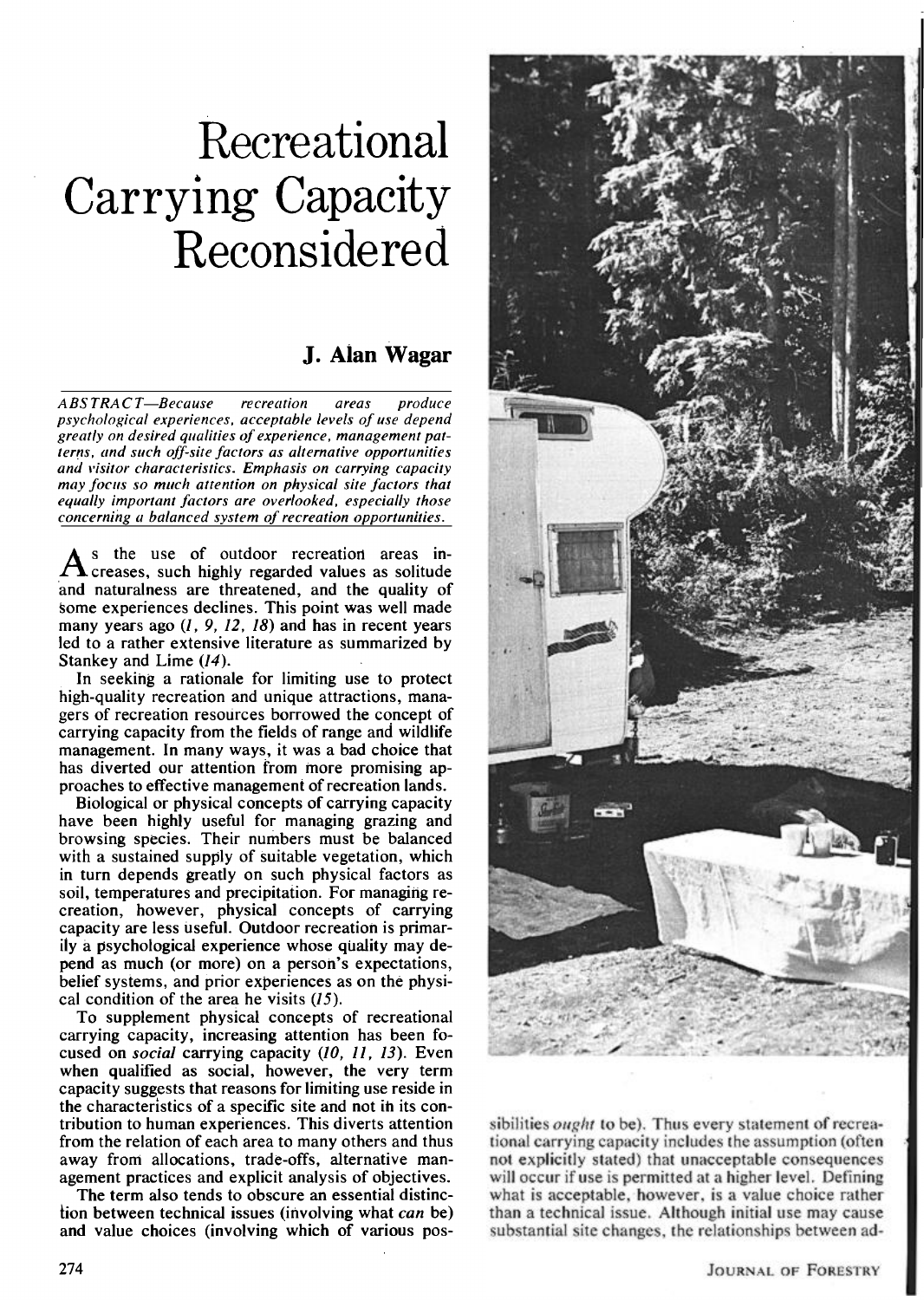

Camping in Mt. Baker National Forest. Robert J. DeWitz, U.S. Forest Service Photo

**ditional use intensity and site changes generally seem to be continuous curves without abrupt discontinuities (5. 15). Therefore, even if research can show how areas and experiences will change with various levels of use and various management practices, someone must still decide what changes are acceptable.** 

**To maintain our focus on managerial decisions de-**

**signed to achieve selected objectives. such terms as "use limits" or "use-intensity-quality relationships" seem preferable to "carrying capacity." Rather than a single capacity, each site has a whole range of potential capacities, each providing different consequences.** 

## **First Question: Why?**

**The starting point for examining questions of use limits is to clarify our reasons for having recreation areas. From the viewpoint of society, the objective of all resource management is to create and maintain a flow of benefits for people. This frankly man-centered objective is far broader than it may first appear because benefits embrace anything that makes a person better off. Thus they include emotional as well as material values.** 

**Clearly, resources must be protected if we are to maintain a stream of benefits. The biological factors that determine an area's durability and capacity for self-repair are vitally important for determining how the area might best be managed and used. But we must not forget that protecting and managing resources are means, not ends.** 

**The usual alternative given to a man-centered objective for resource management is to protect unique species, attractions, values or qualities; the argument is that unique resources have intrinsic worth and must be protected, regardless of human preferences. But both "unique" and "resource" are human concepts, the former indicating a human judgment about relative rarity, the latter expressing a judgment that a part of our environment is useful for some human purpose (3). It is often argued that each species or organism has a "right to live." But taken literally, this would lead to not trying to eliminate the protozoan that causes**  malaria—a step few of us would accept. Complete pro**tection of unique features and species could mean curtailing all human use, thus eliminating them as resources important to people.** 

**A man-centered view is really inescapable. Given a**  sufficient span of time, all current species—including **man--will become extinct. And, barring total holocaust, a competely new set of species and landscapes will evolve to take their place, eventually making our current decisions of absolutely no consequence. We do not take this long view of time because we will not be here to enjoy that future environment and, in the interim, many of us will miss the things that** 

THE AUTHOR-J. Alan **Wagar is leader, environmental interpretation research, Pacific Northwest Forest and Range Experi-Station, Forest Service, in cooperation with the College of Forest Resources, University of Washington, Seattle.** 



è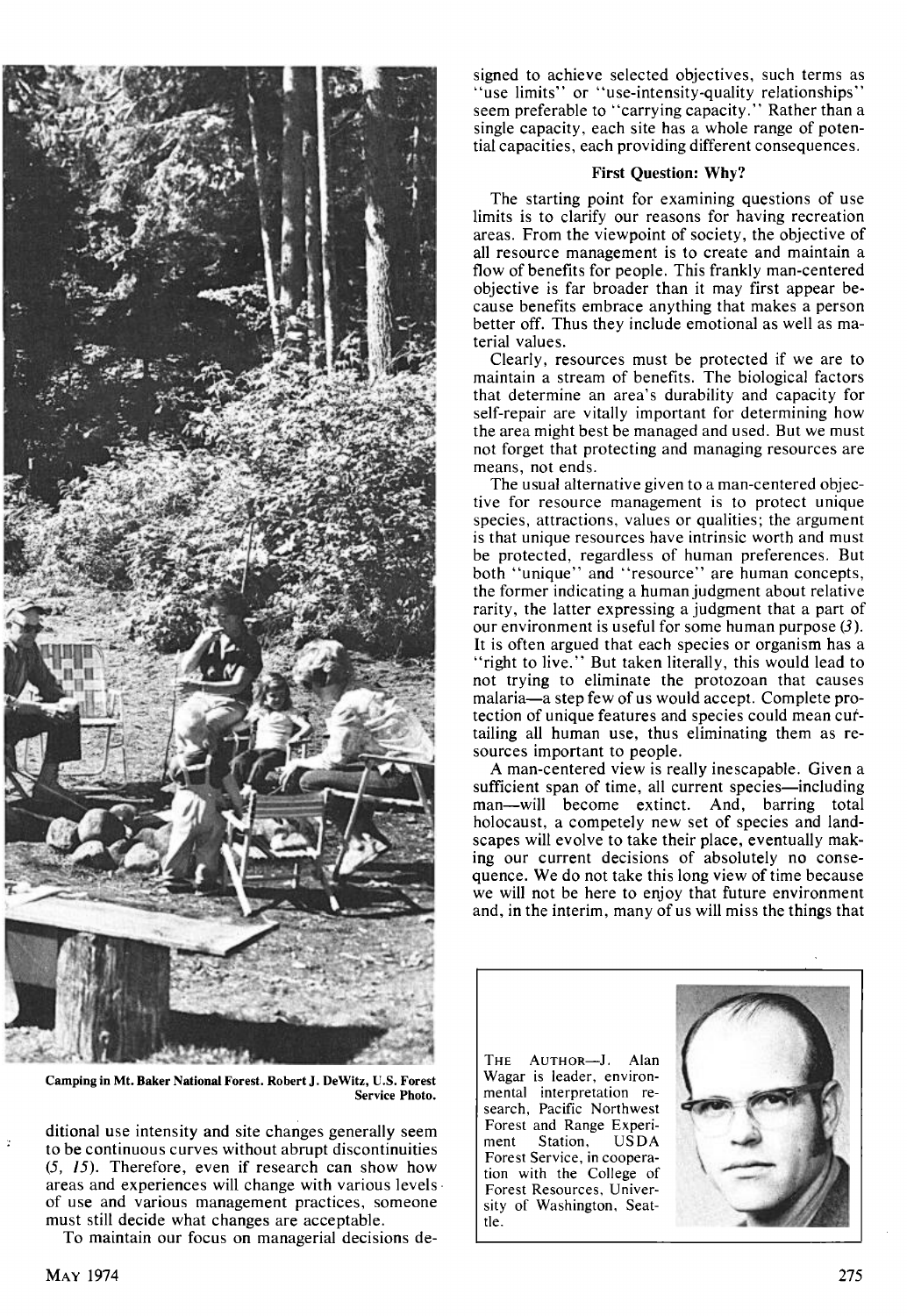**have been destroyed. Both reasons bring us back to a man-centered view of resource management and protection.** 

**Rather than base our actions on claims of absolute worth for selected attractions, it seems more productive to start with the underlying basis for our judgments of worth. Our most powerful argument for such values as wilderness, solitude, whooping cranes and redwoods is that many of us judge our lives to be enriched by their presence. We maintain diversity and uniqueness for the current and future benefits they provide for people, not to benefit the attractions themselves.** 

#### **Limiting Use to Increase Benefits**

**If the objective of managing recreation land is to create and maintain benefits for people, then the test of use limits or other management policies will be whether they increase or decrease the levels of benefits that can be sustained. The effects of use limits are misleading, however, unless they are examined for a whole system and not just one area within it (17).** 

**The total benefits contributed by one specific area would seem to equal the number of experiences it provides times the average value of an experience. Consider, for example, a forested and mountainous tract of I0,000 acres. As wilderness. it might provide a prime experience for 3,000 man-days of use each year. But developed for more intensive use, it might easily provide such experiences as picnicking, swimming, boating and Sunday driving for 300,000 man-days of use each year--100 times as many as for wilderness.** 

**To justify wilderness in terms of human benefit, we apparently would have to assume that a man-day of wilderness use is 100 times as good as a man-day of recreation on a developed site. Conceivably, it is two or three times as good, but certainly not 100 times as good. Mass use would always appear to be more justified than severely limited use if we examine one area at a time.** 

**Examining one area at a time may be the trap that has caused so much confusion about use limits for specific areas. One-at-a-time thinking may also explain why many managers insist that their responsibility is to resources rather than to people: letting widely cherished values be destroyed is obviously unwise, and a basis is needed for avoiding such destruction. Fortunately, our choice is not between protecting resources at all costs or accepting the lowest common denominator in our recreation.** 

**Consider again the 10,000-acre tract. For simplicity, assume that wilderness (with severely limited use) and a highly developed recreation area (with few constraints on use) are the only two alternatives. If we already had abundant wilderness and few developed areas, the tract would contribute more to human benefit if used as a highly developed recreation area.** 

**On the other hand, if we had ample developed areas and a shortage of wilderness, using the tract as wilderness would contribute more to total benefit. Even though the tract might, by itself, produce increased**  benefits under intensive recreation, a shift from wil**derness would reduce the benefits provided by the total system of recreation areas. New users of the tract would be gaining little they did not already have elsewhere, but wilderness enthusiasts would be losing a** 

**scarce opportunity. We would be using a scarce resource to provide a commonplace opportunity; and for the whole system, losses would exceed gains.** 

**Marginal Analysis--In concept, we are dealing with the economist's concepts of decreasing marginal utility and marginal analysis. Decreasing marginal utility simply means that the more we already have of some good or value. the less importance we place on each additional unit of it. A family of four, for example, would probably place great importance on its first TV set. But a family with 25 working sets probably would not care much about a 26th set.** 

**In allocating a value such as land or money for a combination of benefits, we should be able to trade off benefits, provided that the ones received exceed those given up. (In marketplace allocations, individual judgments of value reflect marginal utilities, and Fisher and Krutilla (4) have shown how willingness to pay might be used to determine "optimal capacity" of wilderness.)** 

**Consider land. Each acre added to one kind of use is less important than the previous acre. But each acre taken from some other use will be more important than the previous acre taken from that use. Eventually, the benefit created by shifting an acre into one use will exactly offset the benefit lost by taking that acre out of some other use. In economic terminology, the marginal utilities are now equal and, because no pattern of substituting land uses will increase the sum of all benefits, benefits are at their maximum.** 

**Thus, land should be shifted from one use to another if such a shift will increase sustained benefits. However, we must not mistake immediate benefits for those that can be sustained. For example, a wilderness lake might provide 20-inch trout and other unusual benefits to the few people willing to hike 10 miles for them. If a road were built to the lake, the many fishermen arriving by automobile might, for a short time, enjoy the generous catches formerly experienced by only a few hikers. But in doing so they would be exploiting more than the current productivity of the lake, and the size of the catches would soon decline. This is like spending from a bank account taster than it accumulates interest. Building the road might simply create a commonplace car-access attraction in place of a unique hiking opportunity that some people value highly.** 

Zoning as a Tool for Use Limits-Unfortunately, **people don't always honor each other's desires for diverse opportunities or the intent for which diverse areas were established. For example, people who don't mind crowding are quite willing to use areas where others are seeking solitude. And people who don't mind noise are quite willing to sing or shout or run their motor bikes within earshot of people who hate such noise.** 

**To prevent all opportunities from being reduced to the lowest common denominator, and to prevent rare and unique opportunities from being converted to conditions that are already abundant, the obvious solution is to create an integrated and highly visible system of areas and zones. Such a system, by providing alternatives for visitors who might invade some zones with conflicting uses, can protect diversity and opportunities for diverse desires (16).** 

**Intensity of use, as regulated by use limits, is one**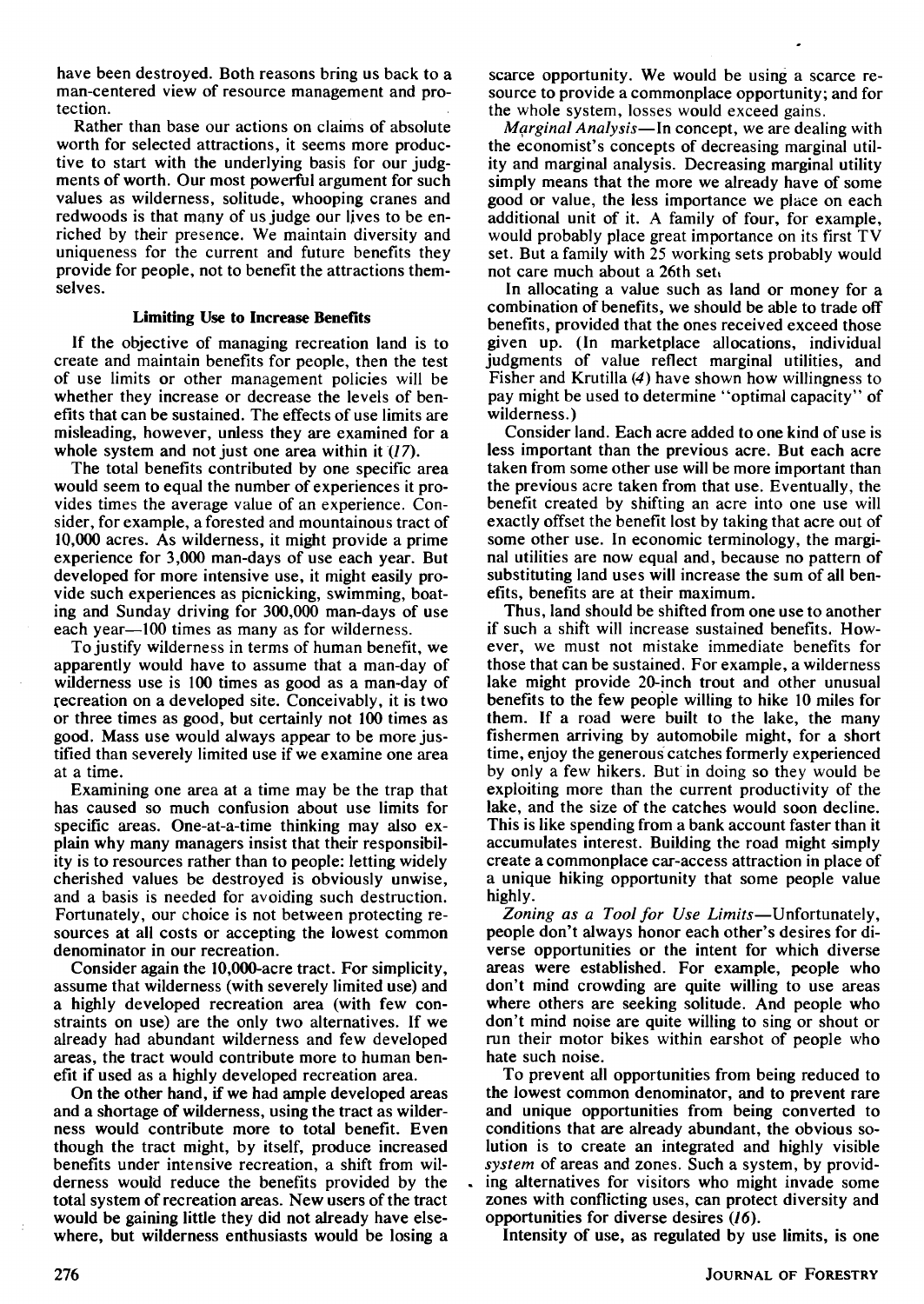**factor in defining zones and areas within a system, but not the only one. Physical site characteristics will often affect the pattern of zoning; some areas will lend themselves to such purposes as boating or camping or wilderness or sight-seeing better than other areas. Other factors might be vegetation management techniques, site design, or regional population (2, 7).** 

**Use limits, as one criterion for zoning, are simply a mechanism for maintaining the diverse opportunities to serve diverse needs and desires. For balance in this diversity, we must examine the range of people's tastes and the relative abundance of opportunities. Often it will be more important to insure that adequate sites for a specific opportunity are included in the system than to insist that all is lost if a specific site is nol designated for that opportunity (16).** 

**Resources must be used efficiently whenever they become so scarce that use limits are considered. Yet, without zoning and conscious management to provide opportunities tailored to people's diverse desires, recreation resources may be used wastefully. In campgrounds designed to a single standard, for example, people are often forced to use more space than needed to fulfill their desires. Thus, after a new and attractive campground in Grand Teton National Park went largely unused because it provided no view of the Tetons, the superintendent threatened to build an asphalt "airstrip" with lines painted to designate stalls in which visitors would park their campers and trailers facing the Tetons (personal communication with Fred C. Fagergren, 1963). This would have provided many people with what they came to see without wasting resources or values they did not seek.** 

**As another example, many people use wildernesses when their needs could be met, perhaps better, in other areas managed to withstand heavier use. To supplement established wildernesses and to protect them from excess and inappropriate use, we need managed backcountry areas which include some "hardened sites" offering such facilities and services as developed water supplies, toilets, or even provision for meals and overnight accommodations (6, 8). Because named areas often become "targets" before and "trophies" after they are reached, managed backcountry areas may need such names as Conner's Dome National Backcountry.** 

### **When Are Use Limits Appropriate?**

**For use limits to be acceptable, the sacrifice they imply (i.e., less use per visitor or visitors turned away) must be worth the benefits gained. Therefore, as means for achieving high-quality recreation and high levels of sustained benefits, use limits will be appropriate only if they are at least as effective as other means of achieving the same ends. Other costs or sacrffices that might be exchanged for high-quality recreation include (a) paying for the acquisition, development and management of recreation lands through taxes, entrance fees, or other means; (b) accepting different kinds of recreational experiences, as with irrigated plantings and paved pathways in place of unmodified natural areas; (c) spending time, money and effort to reach such quality recreation as fishing in Canada, hunting in Africa and hiking beyond crowded** 

Wenatchee National Forest, U.S. Forest Service Photo.